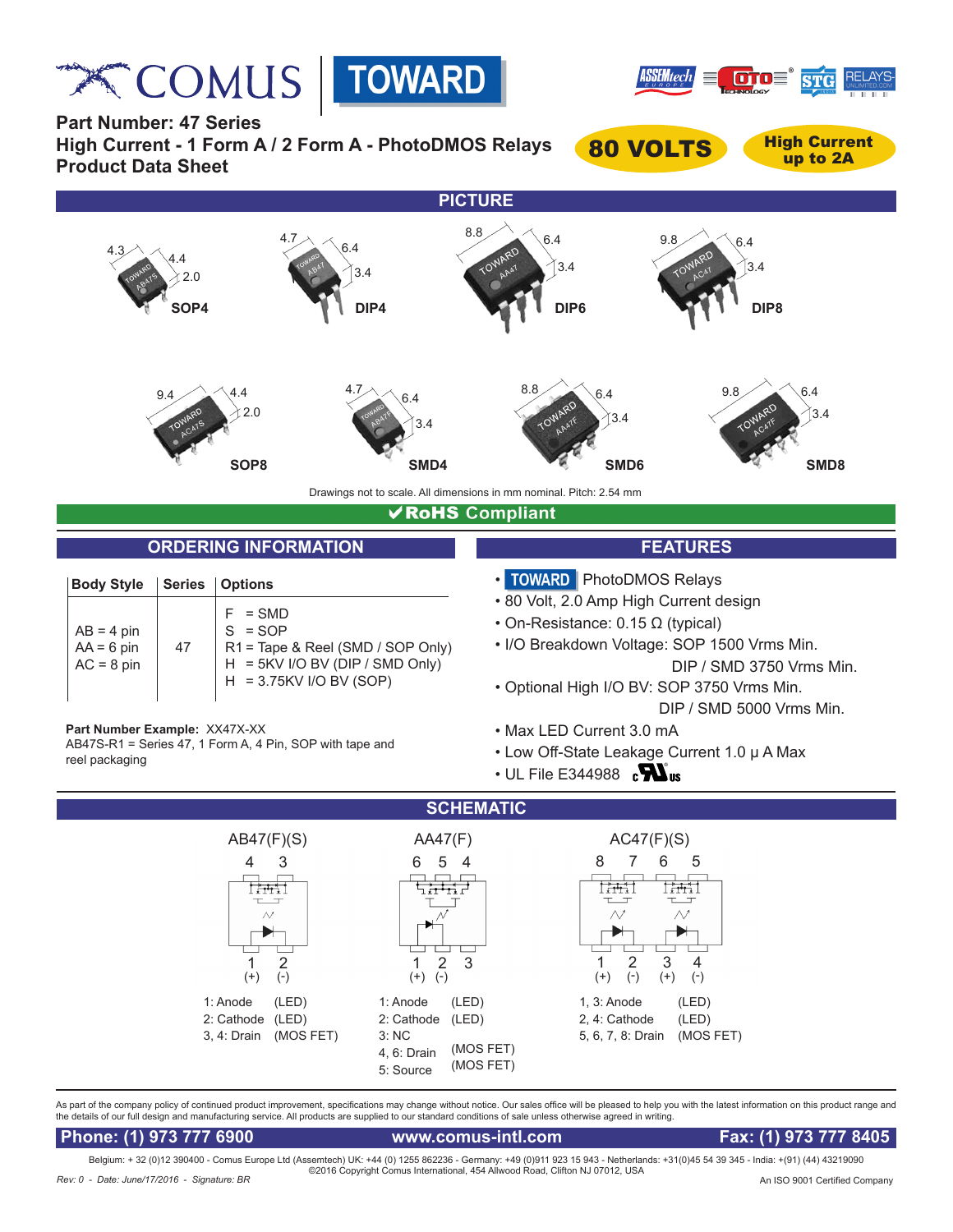





**Part Number: 47 Series High Current - 1 Form A / 2 Form A - PhotoDMOS Relays Product Data Sheet**



up to 2A

| <b>ABSOLUTE MAXIMUM RATINGS (Ambient Temperature: 25°C)</b> |                                      |                             |                                 |      |                                  |      |                                      |  |
|-------------------------------------------------------------|--------------------------------------|-----------------------------|---------------------------------|------|----------------------------------|------|--------------------------------------|--|
| <b>ITEM</b>                                                 |                                      | <b>SYMBOL</b>               | <b>VALUE</b>                    |      |                                  |      |                                      |  |
| <b>OUTLINE PACKAGE</b>                                      |                                      |                             | <b>SOP 4/8</b>                  |      | <b>DIP 4/8</b><br><b>SMD 4/8</b> |      | DIP <sub>6</sub><br>SMD <sub>6</sub> |  |
|                                                             |                                      |                             | 1CH                             | 2CH  | 1CH                              | 2CH  | 1CH                                  |  |
|                                                             | <b>Continuos LED Current</b>         | IF                          | 50 mA                           |      |                                  |      |                                      |  |
| Input                                                       | Peak LED Current (f=100 Hz, duty=1%) | <b>IFP</b>                  | 500 mA                          |      |                                  |      |                                      |  |
|                                                             | <b>LED Reverse Voltage</b>           | <b>V<sub>R</sub></b>        | 5 V                             |      |                                  |      |                                      |  |
|                                                             | Input Power Dissipation              | $P_{In}$                    | 75 mW                           |      |                                  |      |                                      |  |
| Output                                                      | Load Voltage                         | <b>VL</b>                   | 80 V (AC peak or DC)            |      |                                  |      |                                      |  |
|                                                             | Load Current (A)                     | ΙL.                         | 1.25                            | 1.0  | 1.25                             | 1.0  | 2.0                                  |  |
|                                                             | Peak Load Current (1 ms, 1 shot) (A) | <b>I</b> Peak               | 3.0                             | 3.5  | 3.0                              | 3.0  | 5.0                                  |  |
|                                                             | Output Power Dissipation (mW)        | Pout                        | 350                             | 450  | 350                              | 450  | 500                                  |  |
| Total Power Dissipation (mW)                                |                                      | P <sub>T</sub>              | 400                             | 500  | 400                              | 500  | 550                                  |  |
|                                                             | I/O Breakdown Voltage (Vrms)         |                             | 1500                            | 1500 | 3750                             | 3750 | 3750                                 |  |
| <b>Operating Temperature</b>                                |                                      | $\mathsf{T}_{\mathsf{Opt}}$ | $-40^{\circ}$ +85 $^{\circ}$ C  |      |                                  |      |                                      |  |
| Storage Temperature                                         |                                      | T <sub>Stg</sub>            | $-40^{\circ}$ +100 $^{\circ}$ C |      |                                  |      |                                      |  |

| ELECTRICAL SPECIFICATIONS (Ambient Temperature: 25°C) |                              |                  |                 |                      |                   |              |                                                               |  |
|-------------------------------------------------------|------------------------------|------------------|-----------------|----------------------|-------------------|--------------|---------------------------------------------------------------|--|
| <b>ITEM</b>                                           |                              | <b>SYMBOL</b>    | <b>MIN</b>      | <b>TYP</b>           | <b>MAX</b>        | <b>UNITS</b> | <b>CONDITIONS</b>                                             |  |
| Input                                                 | <b>LED</b> Forward Voltage   | <b>VF</b>        | 1.0             | 1.37                 | 1.5               | $\vee$       | $F = 10mA$                                                    |  |
|                                                       | <b>Operation LED Current</b> | $IF$ On          |                 | 1.2                  | 3.0               | mA           |                                                               |  |
|                                                       | Recovery LED Voltage         | $V_F$ off        | 0.5             | 1.0                  |                   | $\vee$       |                                                               |  |
| Output                                                | On-Resistance Drain to Drain | <b>Ron</b>       |                 | 0.15<br>$0.1$ (DIP6) | 0.5<br>0.16(DIP6) | Ω            | $IF = 5mA$<br>$I_L$ = Rating Time to flow is<br>within 1 sec. |  |
|                                                       | Off-State Leakage Current    | <b>Leak</b>      |                 |                      | 1.0               | μA           | $V_L = 80V$                                                   |  |
|                                                       | <b>Output Capacitance</b>    | $\mathsf{C}$ Out |                 | 190<br>500(DIP6)     |                   | рF           | $V_L = 0V$ , f=1MHz                                           |  |
| Transmission                                          | Turn-On Time                 | Ton              |                 | 0.7                  | 3.0               | ms           | $IF = 5mA$                                                    |  |
|                                                       | Turn-Off Time                | Toff             |                 | 0.06                 | 0.5               | ms           | $I_L$ = Rating<br>(for SOP/DIP4 - 8 type)                     |  |
|                                                       | Turn-On Time                 | Ton              |                 | 0.7                  | 3.0               | ms           | $I_F = 10mA$                                                  |  |
|                                                       | Turn-Off Time                | Toff             |                 | 0.04                 | 0.5               | ms           | $I_L$ = Rating<br>(for DIP6 type)                             |  |
| Coupled                                               | I/O Insulation Resistance    | R <sub>I/O</sub> | 10 <sup>9</sup> |                      |                   | Ω            |                                                               |  |
|                                                       | I/O Capacitance              | C <sub>I/O</sub> |                 | 1.3                  |                   | рF           | $f = 1$ MHz                                                   |  |
|                                                       |                              |                  |                 |                      |                   |              |                                                               |  |

As part of the company policy of continued product improvement, specifications may change without notice. Our sales office will be pleased to help you with the latest information on this product range and the details of our full design and manufacturing service. All products are supplied to our standard conditions of sale unless otherwise agreed in writing.

 **Phone: (1) 973 777 6900 www.comus-intl.com Fax: (1) 973 777 8405** 

Belgium: + 32 (0)12 390400 - Comus Europe Ltd (Assemtech) UK: +44 (0) 1255 862236 - Germany: +49 (0)911 923 15 943 - Netherlands: +31(0)45 54 39 345 - India: +(91) (44) 43219090<br>©2016 Copyright Comus International, 454 All